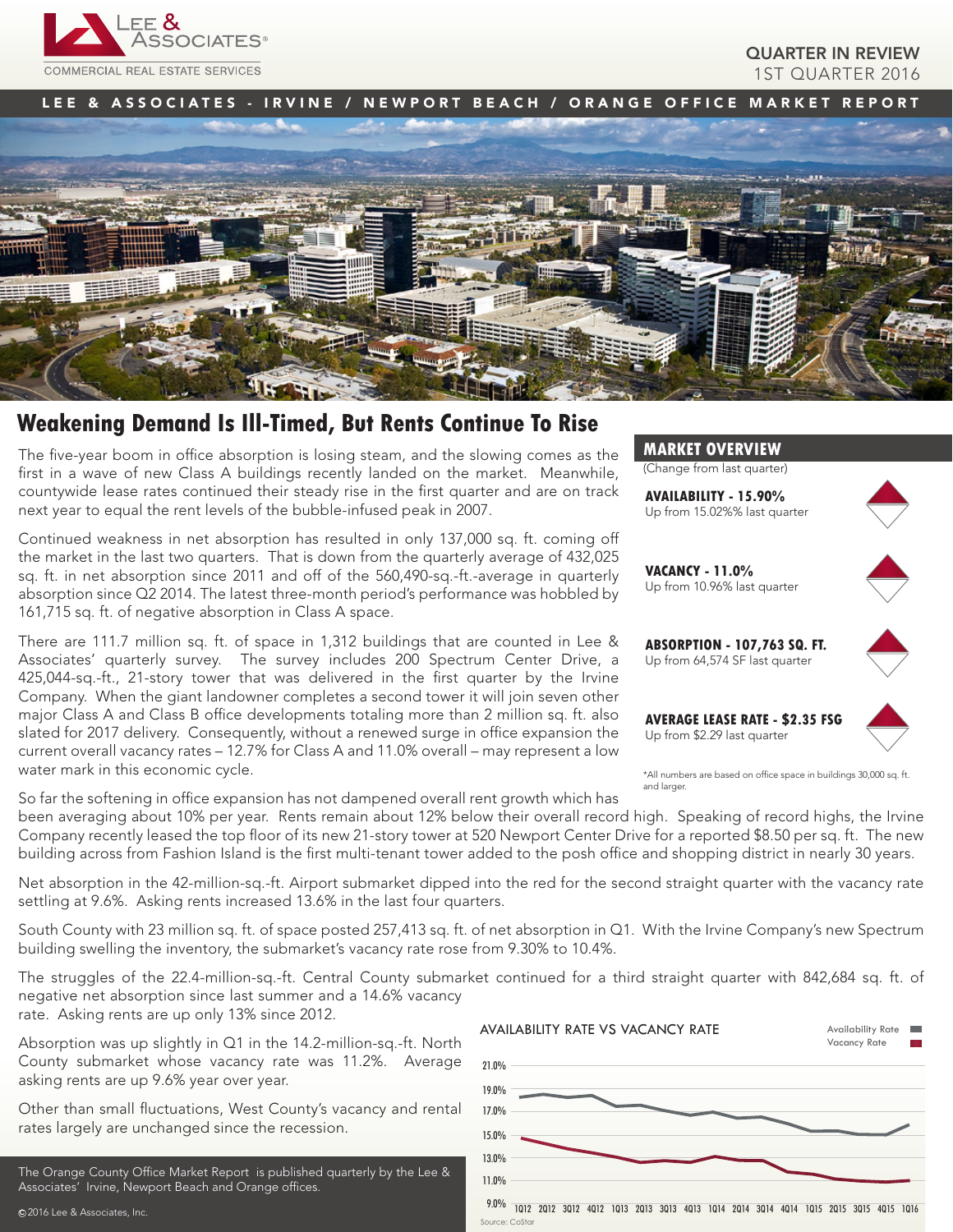## NUMBER OF LEASES EXECUTED FOR THE QUARTER BY SUBMARKET



COUNTY WIDE NET ABSORPTION







Percent 24.0% 22.0% 20.0% 18.0% 16.0% 14.0% 12.0% 10.0% 8.0% North County Central County West County Airport Area South County Source: CoStar 11.2% 10.3% 14.6% 10.4% 9.6%

VACANCY RATE

BY SUBMARKET - INCLUDING SUBLET SPACE





<sup>02/15</sup> 03/15 04/15 05/15 06/15 07/15 08/15 09/15 10/15 11/15 12/15 01/16 02/16

Source: EDD

 $Q_1$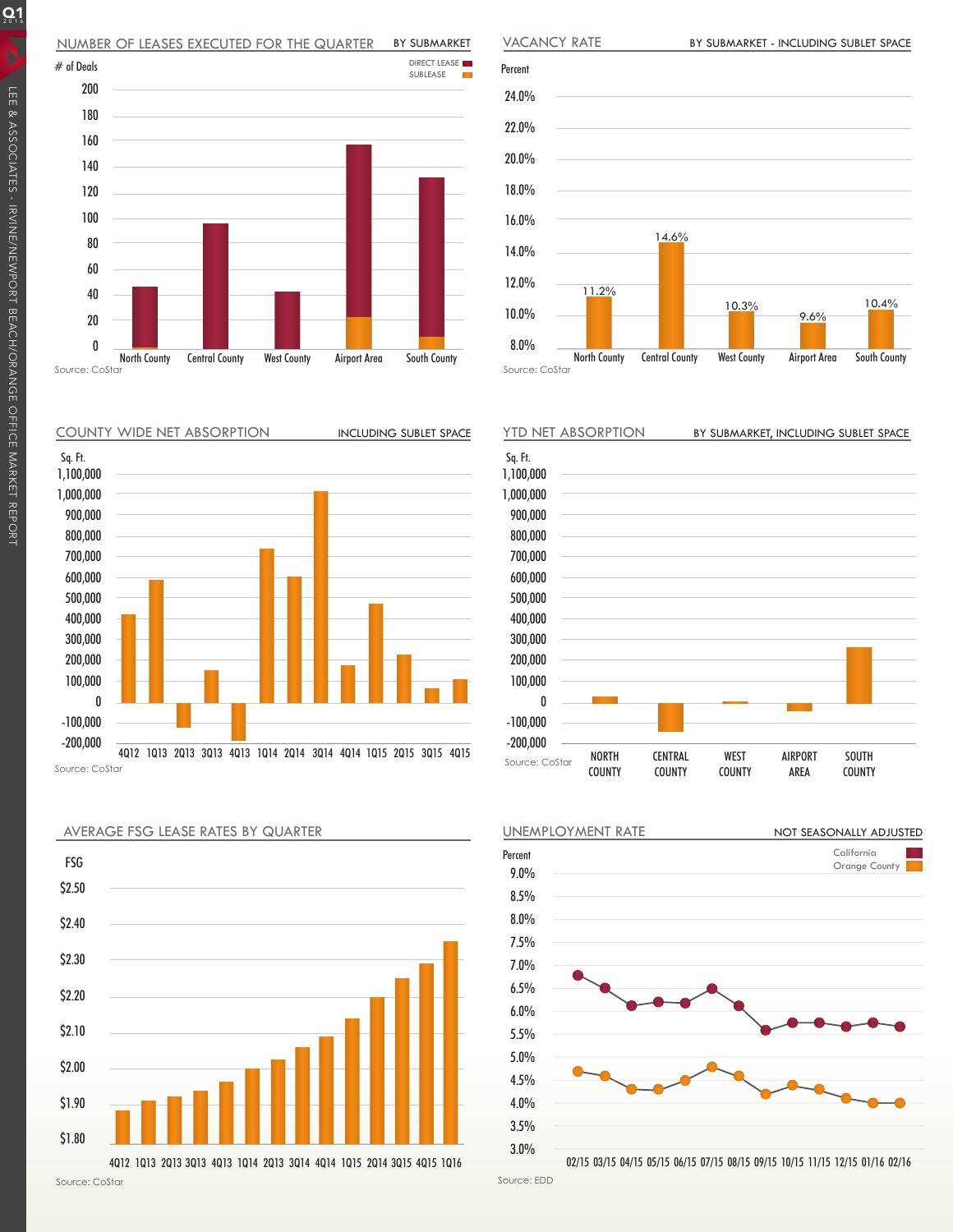



## **COMPLETED LEE & ASSOCIATES TRANSACTIONS**







Irvine, CA

Lease Transactions 1Q 16 **PROPERTY SF TENANT LANDLORD REPRESENTING BROKERS** 16275 Laguna Canyon Road Irvine, CA 44,450 Private Olen Properties Philip Cohen represented the Tenant. 300 S. Harbor #100/600 Anaheim, CA 15,146 Wokcare KF Properites Jon Fabiano, Erik Thompson, Marshal Vogt & Jaimeson Hearne represented the Landlord. 2601 Main Street, Suite 100 Irvine, CA 12,200 Rezai & Assoc. Century Centre, LLC Gary McArdell represented the Tenant.



## Sale Transactions 1Q 16





Newport Beach, CA

| <b>PROPERTY</b>                                        | SF      | <b>BUYER</b>                          | <b>SELLER</b>                     | <b>REPRESENTING BROKERS</b>                               |
|--------------------------------------------------------|---------|---------------------------------------|-----------------------------------|-----------------------------------------------------------|
| 2401, 2411, 2421 N. Glassell Street<br>Orange, CA      | 191.127 | Glassell Grand Avenue<br>Partners LLC | Volt Orangeca Real<br>Estate Corp | Kurt Bruggeman and Ryan Swanson<br>represented the Buyer. |
| 2700 N. Main Street<br>Santa Ana, CA                   | 111.268 | PRES Realty Advisors,<br><b>LLC</b>   | The House of<br>Sportsmen, Inc.   | Marshal Vogt & Jaimeson Hearne<br>represented the Buyer.  |
| 2241, 2101, 2200 W. Coast Highway<br>Newport Beach, CA | 15.657  | Chino Hills Mall, LLC                 | Ardell Investment<br>Company      | David Romero and John Martin represented<br>the Buyer.    |

 $\overline{Q_1}$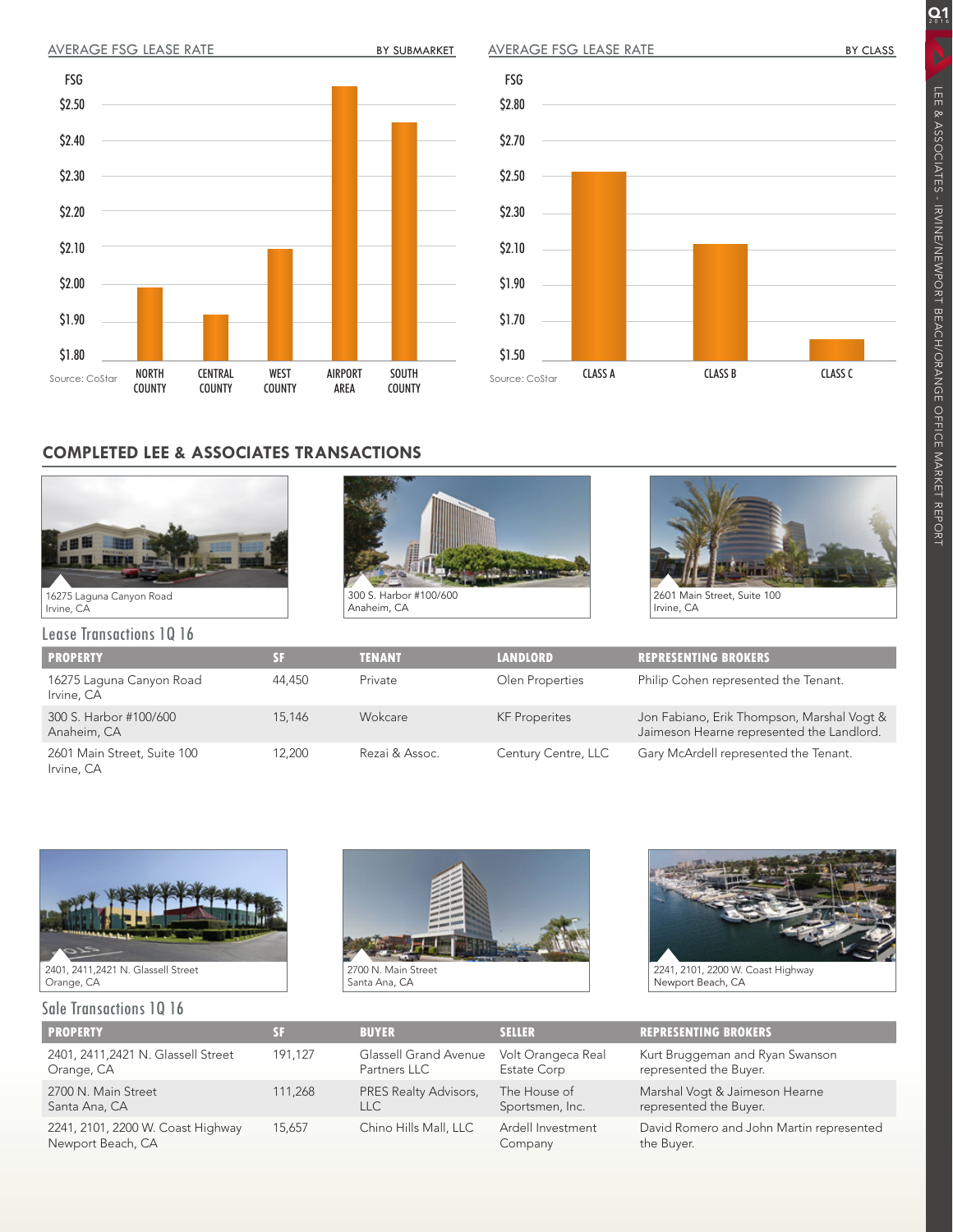|                             | <b>Bldg</b><br>Count | SF.<br><b>RBA</b>       | <b>Total SF</b><br><b>Available</b> | Avail.<br>Rate | <b>Total SF</b><br><b>Vacant</b> | <b>Total Vac.</b><br>Rate | <b>Direct SF</b><br><b>Vacant</b> | <b>Direct Vac.</b><br><b>Rate</b> | <b>Net</b><br><b>Absorption</b> | <b>YTD Net</b><br><b>Absorption</b> | <b>SF Avail</b><br><b>Sublease</b> | <b>SF Vacant</b><br><b>Sublease</b> | <b>Avg Asking</b><br><b>Lease Rate</b> | <b>SF Under</b><br><b>Construction</b> |
|-----------------------------|----------------------|-------------------------|-------------------------------------|----------------|----------------------------------|---------------------------|-----------------------------------|-----------------------------------|---------------------------------|-------------------------------------|------------------------------------|-------------------------------------|----------------------------------------|----------------------------------------|
| <b>BY CITY</b>              |                      |                         |                                     |                |                                  |                           |                                   |                                   |                                 |                                     |                                    |                                     |                                        |                                        |
| <b>Aliso Viejo</b>          | 38                   | 2,980,379               | 446,416                             | 15.0%          | 341,141                          | 11.4%                     | 306,729                           | 10.3%                             | (41,640)                        | (41,640)                            | 176,654                            | 34,412                              | \$2.61                                 | $-0 -$                                 |
| Anaheim                     | 81                   | 7,463,300               | 1,223,815                           | 16.4%          | 1,054,391                        | 14.1%                     | 984,591                           | 13.2%                             | (46, 252)                       | (46, 252)                           | 75,259                             | 69,800                              | \$2.14                                 | $-0 -$                                 |
| Brea                        | 40                   | 4,032,634               | 594,408                             | 14.7%          | 405,148                          | 10.0%                     | 331,793                           | 8.2%                              | 38,291                          | 38,291                              | 105,577                            | 73,355                              | \$1.96                                 | $-0 -$                                 |
| <b>Buena Park</b>           | 14                   | 1,008,372               | 181,540                             | 18.0%          | 91,405                           | 9.1%                      | 91,405                            | 9.1%                              | 22,293                          | 22,293                              | $-0-$                              | $-0 -$                              | \$2.22                                 | $-0 -$                                 |
| Corona del Mar              | $\overline{2}$       | 90,054                  | 20,359                              | 22.6%          | 20,359                           | 22.6%                     | 17,100                            | 19.0%                             | (10, 553)                       | (10, 553)                           | 3,259                              | 3,259                               | \$3.95                                 | $-0 -$                                 |
| Costa Mesa                  | 65                   | 7,144,031               | 1,873,174                           | 23.9%          | 851,715                          | 11.9%                     | 842,600                           | 11.8%                             | 111,467                         | 111,467                             | 140,478                            | 9,115                               | \$2.49                                 | 700,000                                |
| Cypress                     | 26                   | 1,916,407               | 573,420                             | 29.9%          | 361,491                          | 18.9%                     | 361,491                           | 18.9%                             | 352                             | 352                                 | 143,701                            | $-0 -$                              | \$2.04                                 | $-0 -$                                 |
| <b>Dana Point</b>           | 3                    | 135,296                 | $-0 -$                              | 0.0%           | $-0 -$                           | 0.0%                      | $-0 -$                            | 0.0%                              | $-0 -$                          | $-0 -$                              | $-0 -$                             | $-0 -$                              |                                        | $-0 -$                                 |
| <b>Foothill Ranch</b>       | 10                   | 798,721                 | 114,768                             | 14.4%          | 145,347                          | 18.2%                     | 145,347                           | 18.2%                             | (4, 545)                        | (4, 545)                            | 7,227                              | $-0 -$                              | \$2.50                                 | $-0 -$                                 |
| Fountain Valley             | 27                   | 1,838,765               | 73,000                              | 4.0%           | 63,996                           | 3.5%                      | 63,996                            | 3.5%                              | 6,445                           | 6,445                               | 0                                  | $-0 -$                              | \$1.85                                 | $-0 -$                                 |
| <b>Fullerton</b>            | 30                   | 2,427,234               | 347,512                             | 14.3%          | 201,858                          | 8.3%                      | 201,858                           | 8.3%                              | 11,811                          | 11,811                              | 326                                | $-0 -$                              | \$2.38                                 | $-0 -$                                 |
| <b>Garden Grove</b>         | 17                   | 1,486,755               | 101,381                             | 6.8%           | 58,790                           | 4.0%                      | 58,790                            | 4.0%                              |                                 |                                     | 11,980                             | $-0 -$                              | \$1.69                                 | $-0 -$                                 |
|                             | 31                   |                         |                                     |                |                                  |                           |                                   | 13.0%                             | (7, 249)<br>953                 | (7, 249)<br>953                     |                                    | $-0 -$                              | \$2.07                                 | $-0 -$                                 |
| <b>Huntington Beach</b>     |                      | 2,159,176<br>33,650,347 | 253,383                             | 11.7%          | 280,045                          | 13.0%                     | 280,045                           |                                   |                                 |                                     | 15,103                             |                                     |                                        |                                        |
| Irvine                      | 383                  |                         | 5,135,234                           | 14.3%          | 2,791,212                        | 8.3%                      | 2,578,860                         | 7.7%                              | 2,135                           | 2,135                               | 873,780                            | 212,352                             | \$2.54                                 | 2,275,324                              |
| La Habra                    | 4                    | 142,069                 | $-0 -$                              | 0.0%           | $-0 -$                           | 0.0%                      | $-0 -$                            | 0.0%                              | $-0 -$                          | $-0 -$                              | $-0 -$                             | $-0 -$                              | \$0.00                                 | $-0 -$                                 |
| La Palma                    | 10                   | 712,038                 | 125,913                             | 17.7%          | 156,925                          | 22.0%                     | 156,925                           | 22.0%                             | (13, 595)                       | (13, 595)                           | $-0-$                              | $-0 -$                              | \$1.97                                 | $-0 -$                                 |
| Ladera Ranch                | 3                    | 127,065                 | 32,657                              | 25.7%          | 19,745                           | 15.5%                     | 19,745                            | 15.5%                             | (3,693)                         | (3,693)                             | 6,456                              | $-0 -$                              | \$2.15                                 | $-0 -$                                 |
| Laguna Beach                | 5                    | 194,434                 | 29,171                              | 15.0%          | 27,591                           | 14.2%                     | 27,591                            | 14.2%                             | 1,304                           | 1,304                               | 1,580                              | $-0 -$                              | \$2.70                                 | $-0 -$                                 |
| Laguna Hills                | 25                   | 1,626,353               | 270,041                             | 16.6%          | 283,918                          | 17.5%                     | 275,208                           | 16.9%                             | (2,838)                         | (2,838)                             | 8,710                              | 8,710                               | \$2.58                                 | $-0 -$                                 |
| Laguna Niguel               | 8                    | 1,691,485               | 53,359                              | 3.2%           | 48,483                           | 2.9%                      | 48,483                            | 2.9%                              | 6,085                           | 6,085                               | 2,671                              | $-0 -$                              | \$2.61                                 | $-0 -$                                 |
| <b>Laguna Woods</b>         | $\mathbf{1}$         | 41,280                  | 4,379                               | 10.6%          | 4,379                            | 10.6%                     | 4,379                             | 10.6%                             | $-0 -$                          | $-0 -$                              | $-0-$                              | $-0 -$                              | \$3.50                                 | $-0 -$                                 |
| <b>Lake Forest</b>          | 32                   | 1,886,029               | 218,040                             | 11.6%          | 104,845                          | 5.6%                      | 104,845                           | 5.6%                              | 98,481                          | 98,481                              | 68,534                             | $-0 -$                              | \$2.21                                 | $-0 -$                                 |
| <b>Los Alamitos</b>         | 9                    | 610,423                 | 182,114                             | 29.8%          | 21,561                           | 3.5%                      | 21,561                            | 3.5%                              | 6,190                           | 6,190                               | $-0-$                              | $-0 -$                              | \$2.39                                 | $-0 -$                                 |
| <b>Mission Viejo</b>        | 32                   | 1,813,478               | 239,936                             | 13.2%          | 176,664                          | 9.7%                      | 176,664                           | 9.7%                              | 25,403                          | 25,403                              | 37,482                             | $-0 -$                              | \$2.31                                 | $-0 -$                                 |
| <b>Newport Beach</b>        | 99                   | 9,372,710               | 1,105,074                           | 11.7%          | 797,259                          | 8.5%                      | 710,363                           | 7.6%                              | 139,623                         | 139,623                             | 128,832                            | 86,896                              | \$3.23                                 | 44,000                                 |
| Orange                      | 63                   | 6,627,319               | 648,618                             | 9.8%           | 527,022                          | 8.0%                      | 517,076                           | 7.8%                              | (63, 197)                       | (63, 197)                           | 12,681                             | 9,946                               | \$2.18                                 | $-0 -$                                 |
| Placentia                   | 5                    | 185,164                 | 26,285                              | 14.2%          | 24,519                           | 13.2%                     | 24,519                            | 13.2%                             | 2,488                           | 2,488                               | $-0-$                              | $-0 -$                              | \$1.95                                 | $-0 -$                                 |
| Rancho Santa Margarita      | 5                    | 225,472                 | 22,581                              | 10.0%          | 19,072                           | 8.5%                      | 19,072                            | 8.5%                              | (633)                           | (633)                               | $-0-$                              | $-0 -$                              | \$2.19                                 | $-0 -$                                 |
| <b>San Clemente</b>         | 9                    | 423,171                 | 40,182                              | 9.5%           | 30,542                           | 7.2%                      | 30,542                            | 7.2%                              | (13,787)                        | (13,787)                            | $-0-$                              | $-0 -$                              | \$2.32                                 | $-0 -$                                 |
| San Juan Capistrano         | 17                   | 879,011                 | 153,300                             | 17.4%          | 157,130                          | 17.9%                     | 155,624                           | 17.7%                             | (2,580)                         | (2,580)                             | 1,506                              | 1,506                               | \$2.42                                 | $-0 -$                                 |
| Santa Ana                   | 162                  | 14,237,100              | 2,867,649                           | 20.1%          | 2,615,229                        | 18.4%                     | 2,602,967                         | 18.3%                             | (113,514)                       | (113,514)                           | 149,867                            | 12,262                              | \$1.83                                 | $-0-$                                  |
| Seal Beach                  | 6                    | 445,365                 | 54,287                              | 12.2%          | 53,248                           | 12.0%                     | 50,988                            | 11.4%                             | (1,934)                         | (1,934)                             | 5,056                              | 2,260                               | \$2.89                                 | $-0-$                                  |
| Stanton                     | $\overline{2}$       | 85,917                  | 9,639                               | 11.2%          | 6,932                            | 8.1%                      | 6,932                             | 8.1%                              | $-0 -$                          | $-0 -$                              | $-0 -$                             | $-0-$                               | \$1.06                                 | $-0 -$                                 |
| Tustin                      | 33                   | 1,955,838               | 517,378                             | 26.5%          | 423,983                          | 21.7%                     | 418,806                           | 21.4%                             | (27, 447)                       | (27, 447)                           | 21,396                             | 5,177                               | \$2.00                                 | $-0-$                                  |
| Westminster                 | 10                   | 429,031                 | 79,222                              | 18.5%          | 73,874                           | 17.2%                     | 73,874                            | 17.2%                             | (2,052)                         | (2,052)                             | $-0-$                              | $-0 -$                              | \$2.11                                 | $-0-$                                  |
| Yorba Linda                 | 5                    | 288,094                 | 45,856                              | 15.9%          | 45,856                           | 15.9%                     | 45,856                            | 15.9%                             | $-0 -$                          | $-0 -$                              | $-0 -$                             | $-0 -$                              | \$1.75                                 | $-0-$                                  |
| <b>Orange County Totals</b> | 1,312                | 111,130,317             | 17,664,091                          | 15.9%          | 12,272,080                       | 11.0%                     | 11,743,030                        | 10.6%                             | 107,763                         | 107,763                             | 1,998,115                          | 529,050                             | \$2.35                                 | 3,019,324                              |
| <b>BY AREA</b>              |                      |                         |                                     |                |                                  |                           |                                   |                                   |                                 |                                     |                                    |                                     |                                        |                                        |
| <b>North Orange County</b>  | 172                  | 14,229,376              | 2,130,361                           | 15.0%          | 1,587,348                        | 11.2%                     | 1,489,314                         | 10.5%                             | 25,612                          | 25,612                              | 165,502                            | 98,034                              | \$1.99                                 | $-0 -$                                 |
| Central Orange County       | 260                  | 22,405,263              | 3,897,673                           | 17.4%          | 3,279,338                        | 14.6%                     | 3,206,832                         | 14.3%                             | (140, 145)                      | (140, 145)                          | 180,154                            | 72,506                              | \$1.92                                 | $-0 -$                                 |
| West Orange County          | 128                  | 8,971,839               | 1,326,446                           | 14.8%          | 919,937                          | 10.3%                     | 917,677                           | 10.2%                             | 2,705                           | 2,705                               | 175,840                            | 2,260                               | \$2.09                                 | $-0 -$                                 |
| Greater Airport Area        | 417                  | 42,190,557              | 7,418,127                           | 17.1%          | 4,061,000                        | 9.6%                      | 3,829,821                         | 9.1%                              | (37, 822)                       | (37, 822)                           | 943,342                            | 231,179                             | \$2.55                                 | 1,281,224                              |
| <b>South Orange County</b>  | 335                  | 23,333,282              | 2,891,484                           | 11.5%          | 2,424,457                        | 10.4%                     | 2,299,386                         | 9.9%                              | 257,413                         | 257,413                             | 533,277                            | 125,071                             | \$2.45                                 | 1,738,100                              |
| <b>Orange County Totals</b> | 1,312                | 111,130,317             | 17,664,091                          | 15.9%          | 12,272,080                       | 11.0%                     | 11,743,030                        | 10.6%                             | 107,763                         | 107,763                             | 1,998,115                          | 529,050                             | \$2.35                                 | 3,019,324                              |
|                             |                      |                         |                                     |                |                                  |                           |                                   |                                   |                                 |                                     |                                    |                                     |                                        |                                        |
| BY BUILDING CLASS           |                      |                         |                                     |                |                                  |                           |                                   |                                   |                                 |                                     |                                    |                                     |                                        |                                        |
| Class A                     | 279                  | 45,262,015              | 8,547,805                           | 18.0%          | 5,770,187                        | 12.7%                     | 5,396,096                         | 11.9%                             | (161,715)                       | (161,715)                           | 1,319,572                          | 374,091                             | \$2.52                                 | 2,319,324                              |
| Class B                     | 933                  | 60,832,279              | 8,526,360                           | 13.9%          | 6,163,493                        | 10.1%                     | 6,008,534                         | 9.9%                              | 288,885                         | 288,885                             | 668,723                            | 154,959                             | \$2.13                                 | 700,000                                |
| Class C                     | 100                  | 5,036,023               | 589,926                             | 11.7%          | 338,400                          | 6.7%                      | 338,400                           | 6.7%                              | (19, 407)                       | (19, 407)                           | 9,820                              | $-0 -$                              | \$1.61                                 | $-0 -$                                 |
| <b>Orange County Totals</b> | 1,312                | 111,130,317             | 17,664,091                          | 15.9%          | 12,272,080                       | 11.0%                     | 11,743,030                        | 10.6%                             | 107,763                         | 107,763                             | 1,998,115                          | 529,050                             | \$2.35                                 | 3,019,324                              |

LEE & ASSOCIATES - IRVINE/NEWPORT BEACH/ORANGE OFFICE MARKET REPORT

**CHE ANSOCIATES - IRVINEWPORT BEACH/ORANGE OFFICE MARKET REPORT**